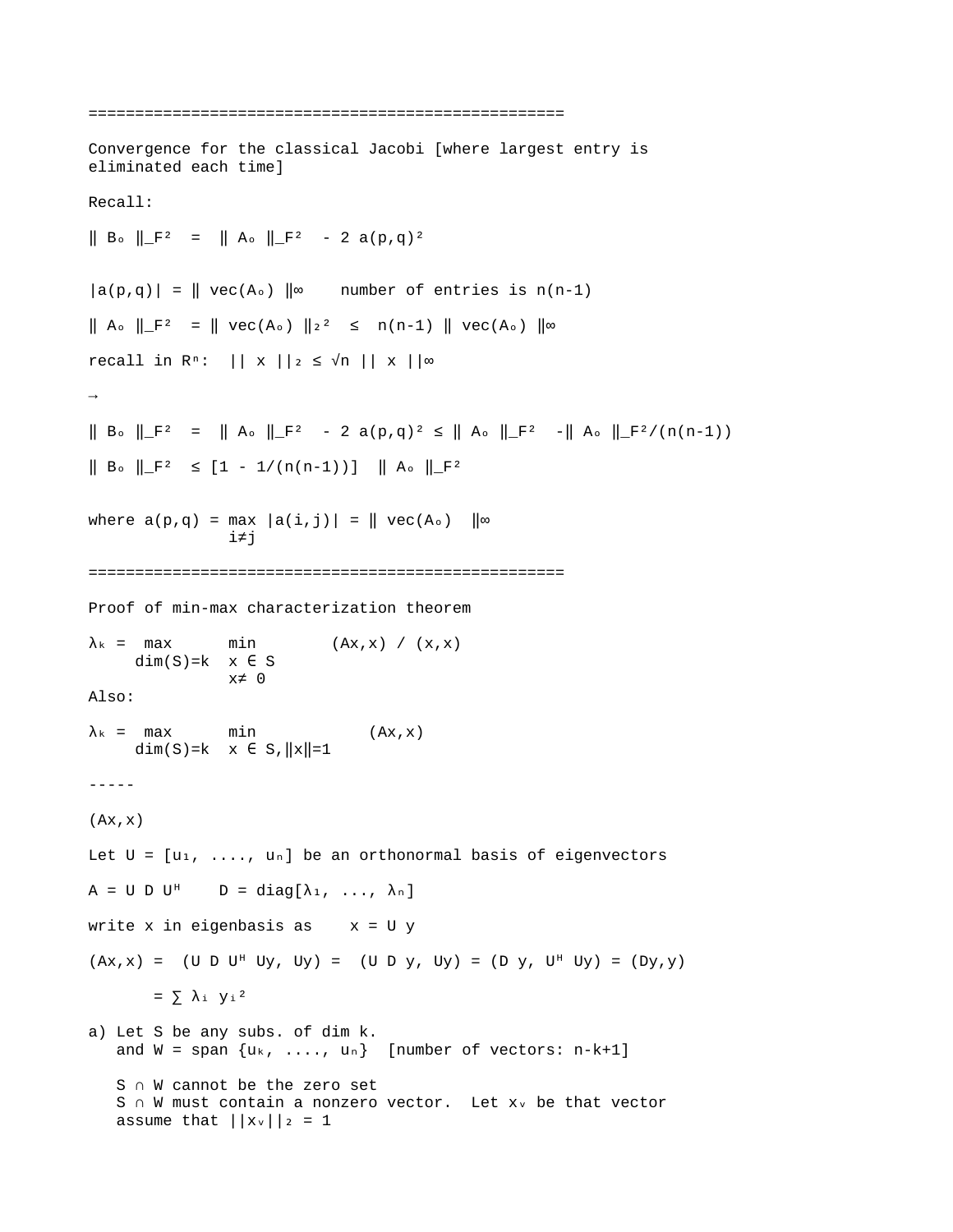$x_v = \sum y_i u_i \rightarrow$  n (A  $x_v$ ,  $x_v$ ) =  $\sum \lambda_i y_i^2$  each  $\lambda_i$  is  $\leq \lambda_k$ i=k  $(A \times_v, \times_v) = \sum \lambda_i y_i^2 \leq \lambda_k$ therefore min  $(Ax, x) \leq \lambda_k$  [For any S]  $x \in S, |x||=1$ 2) Need to show that one particular S reaches the bound Let  $S_0 = span\{u_1, u_2, ..., u_k\}$  [dim = k] consider : min  $x \in S_0$ ,  $||x||=1$ ka kacamatan ing K  $(Ax, x) = \sum \lambda_i y_i^2 \ge \lambda_k$  – and min is reached for uk  $i=1$  $(Au_{k}, u_{k}) = \lambda_{k}$ =================================================== 2-norm of A : || A ||<sup>2</sup> = max<sub>x</sub> || Ax||<sup>2</sup> / || x||<sup>2</sup> = max  $(Ax, Ax)/(x, x)$ = max  $(A^T Ax, x) / (x, x) = \lambda_{max} (A^T A) = \sigma_1^2$   $\Box$ =================================================== Practice exercise 11. [interlacing property] | B c | y A = |c「 d | 0 U<sup>H</sup> U  $\lambda_k$  = max min (Ax, x) dim(S)=k  $x \in S$ ,  $||x||=1$ ———— Let  $x = [y; 0]$  where  $y \in \mathbb{R}^{n-1}$  $Ax = [By \t ; c^T y]$  $(Ax, x) = (By, y)$ ----- Let S<sub>0</sub> be the subspace consisting of vectors of the form  $x=[y;0]$ where  $y \in S$  $dim(S) = dim(S_0)$ -----